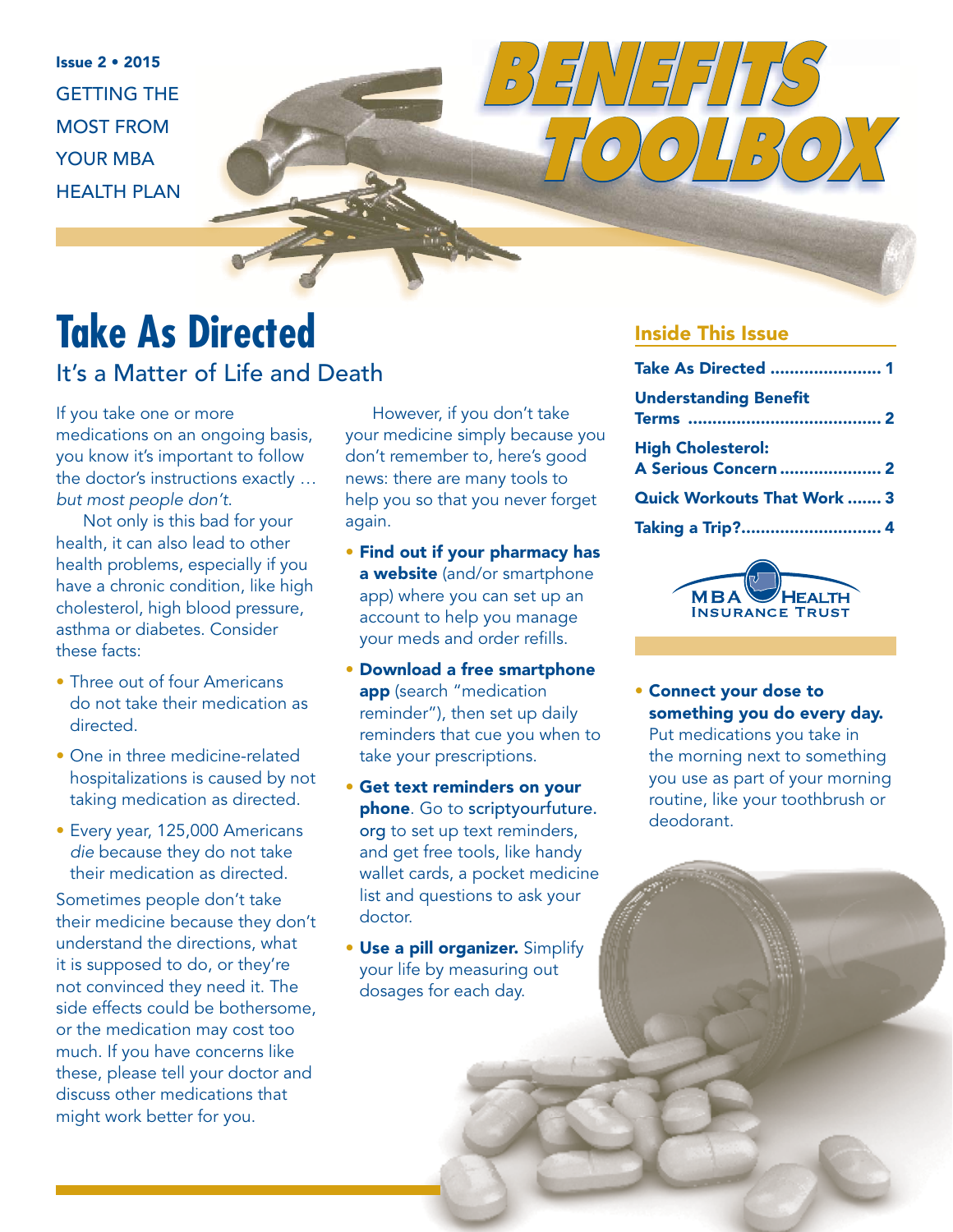## **Understanding Benefit Terms**

#### Know What the Plan Pays … and What You Pay

According to a recent study, nearly half of us are confused about health insurance terms. However, when you understand the meaning of these words, you can make the most of your benefits. Here are some common terms defined:

• COINSURANCE is the percentage you pay of the covered medical expense (this amount varies by Plan).

• The ANNUAL OUT-OF-POCKET MAXIMUM is the maximum amount you pay each year for covered medical expenses including the annual deductible and copays (as well as prescription deductible if applicable) and prescription copays. After that, benefits subject to the out-of-pocket maximum will be paid at 100% of the allowed amount for the remainder of the calendar year.

- The PREMIUM is the amount you pay for your coverage.
- The **DEDUCTIBLE** is the amount of covered medical expenses that you pay each year before the Plan pays benefits (if your Plan requires a deductible).
- The **COPAY** is the set dollar amount you pay each time you visit the doctor or use medical services, regardless of the cost of the procedure. Please note: Regence plans waive the office copay for services billed as preventive care.

## **High Cholesterol: A Serious Concern**

## Take Steps to Lower Your Cholesterol

The term "high cholesterol" is so frequently mentioned that we might forget how serious it is. While your body needs some cholesterol to work properly, if you have too much, it can stick to the walls of your arteries, narrowing them and making them less flexible.

to take a medicine called a statin. Nearly 22% of adults 45 or older take a statin (such as Lipitor and Crestor), making this the most commonly prescribed class of medications in the U.S.

Statins can vary widely in cost—from about \$10 per

## **The Basics About High Cholesterol**

This affects people of all ages: young, middle-aged and older adults; and both men and women.

| <b>WHAT IS IT?</b>                                                      | <b>WHAT DOES IT DO?</b>                                                                                                                                     | <b>WHO IS AT RISK?</b>                                                                                     |
|-------------------------------------------------------------------------|-------------------------------------------------------------------------------------------------------------------------------------------------------------|------------------------------------------------------------------------------------------------------------|
| HDL "good"<br>cholesterol can lower<br>your chance of heart<br>disease. | When cholesterol<br>builds up, the arteries<br>narrow, cutting the<br>flow of oxygen-<br>carrying blood and<br>raising the risk for<br>many heart diseases. | Your risk is greater<br>if you have a family<br>history of high<br>cholesterol, eat<br>foods that are high |
| LDL "bad" cholesterol,<br>leads to a build-up in<br>the arteries.       |                                                                                                                                                             | in saturated fats, are<br>overweight or are<br>inactive.                                                   |
| Here's what your<br>total cholesterol level<br>means:                   |                                                                                                                                                             | Cholesterol levels<br>generally rise until 60<br>to 65 years of age.                                       |
| <b>Normal: Under 200</b>                                                |                                                                                                                                                             | After the age of 50,<br>women often have                                                                   |
| <b>Borderline High:</b><br>200-239                                      |                                                                                                                                                             | higher total cholesterol<br>levels than men of the                                                         |
| <b>High:</b> 240 or above                                               |                                                                                                                                                             | same age.                                                                                                  |

Then, if a clot forms and blocks a narrowed artery, you could have a heart attack or stroke.

### **Lowering Your Cholesterol**

Doctors emphasize diet, exercise and weight loss to reduce cholesterol. But, if healthy lifestyle changes are not effective, you may need

month for generics to more than \$200 for brand-name drugs. Most people who take them must continue to do so for years—perhaps for the rest of their life—so the cost can add up. Be sure to ask your doctor if a generic statin could be the right one for you.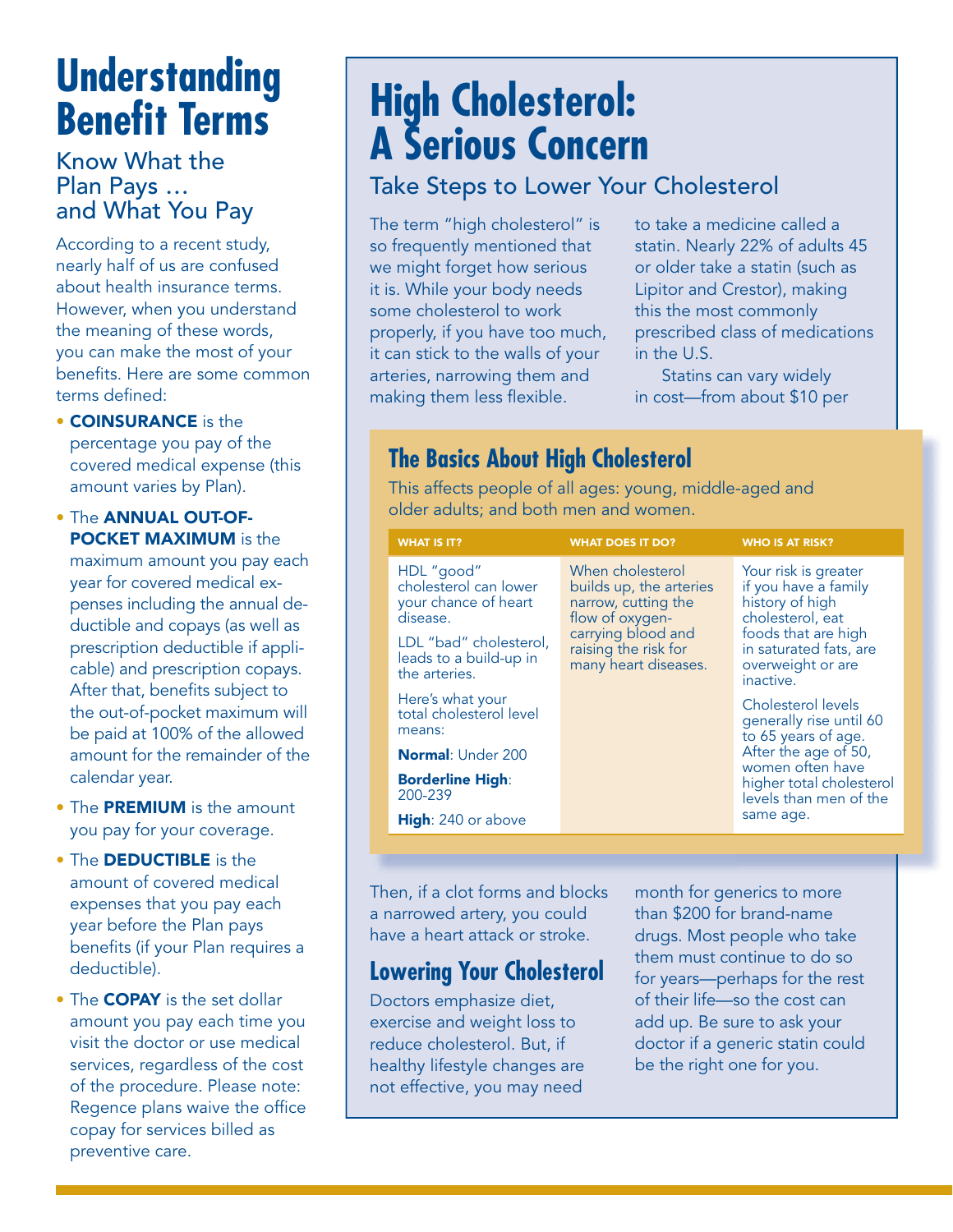# **Quick Workouts That Work**

#### High Intensity Interval Training Gets You in Shape Fast

It sounds too good to be true, but you really can get a powerful, fat-blasting, calorie-burning, strength-building workout in seven minutes a day. There's a catch, though: you have to give it everything you've got for the entire workout.

The official Seven Minute Workout (and now, hundreds of others like it) use tried-and-true, old-school moves that make the most of body weight resistance to develop strength and get your heart rate up, like jumping jacks, pushups, wall sits, squats and lunges.

Get the workout by downloading the free Johnson & Johnson Official Seven Minute Workout app that lets you choose from more than 20 easy-to-follow workouts. Or, do an online search for high-intensity interval training (HIIT) workouts online by typing "HIIT Workouts" and pick one that works for you.

#### **You've Got a Coach in Your Corner**

Your Health Plan provides extra support and discounts that can help you reach goals for a healthier life.

REGENCE MEMBERS: Go to regence.com and sign in.

ASURIS NORTHWEST HEALTH MEMBERS: Go to asuris.com and sign in.

Health Coach: Click Programs, then Health Support Services, then Health Coach. A Regence health coach can provide personal guidance to help you reach your



wellness goals by working with you via phone and email. Call 800-856-8543 (toll-free) to get started now.

**Healthy Discounts: Click** Resources, then Advantage Discounts, then Activities & Fitness. Purchase a CHP Active and Healthy Program annual membership at a reduced price and then get significant discounts on gym memberships (including LA Fitness®, Snap Fitness®, Jazzercise®, Gold's Gym® and Curves®), yoga and pilates classes, weight management programs and much more.

GROUP HEALTH MEMBERS: Go to ghc.org, then log in to MyGroupHealth.

**Health Coaching: Complete** your online Health Profile. If your profile reveals that you could make positive changes in your physical activity, a Lifestyle Coach will contact you. Through ongoing phone conversations, a coach can help you achieve your health goals. You can also reach out to a Health Coach directly.

#### **Fitness Discounts: Click** Health Care Services, then Fitness Programs and Discounts

GlobalFit® offers significant discounts on fitness clubs and gym memberships including (including . 24-hour Fitness, Curves, Bally's, Gold's, yoga/ pilates classes, Jenny Craig weight management program and much more including exercise videos, and fitness equipment. Find out more at globalfit.com/ grouphealth. Available to all adult members.